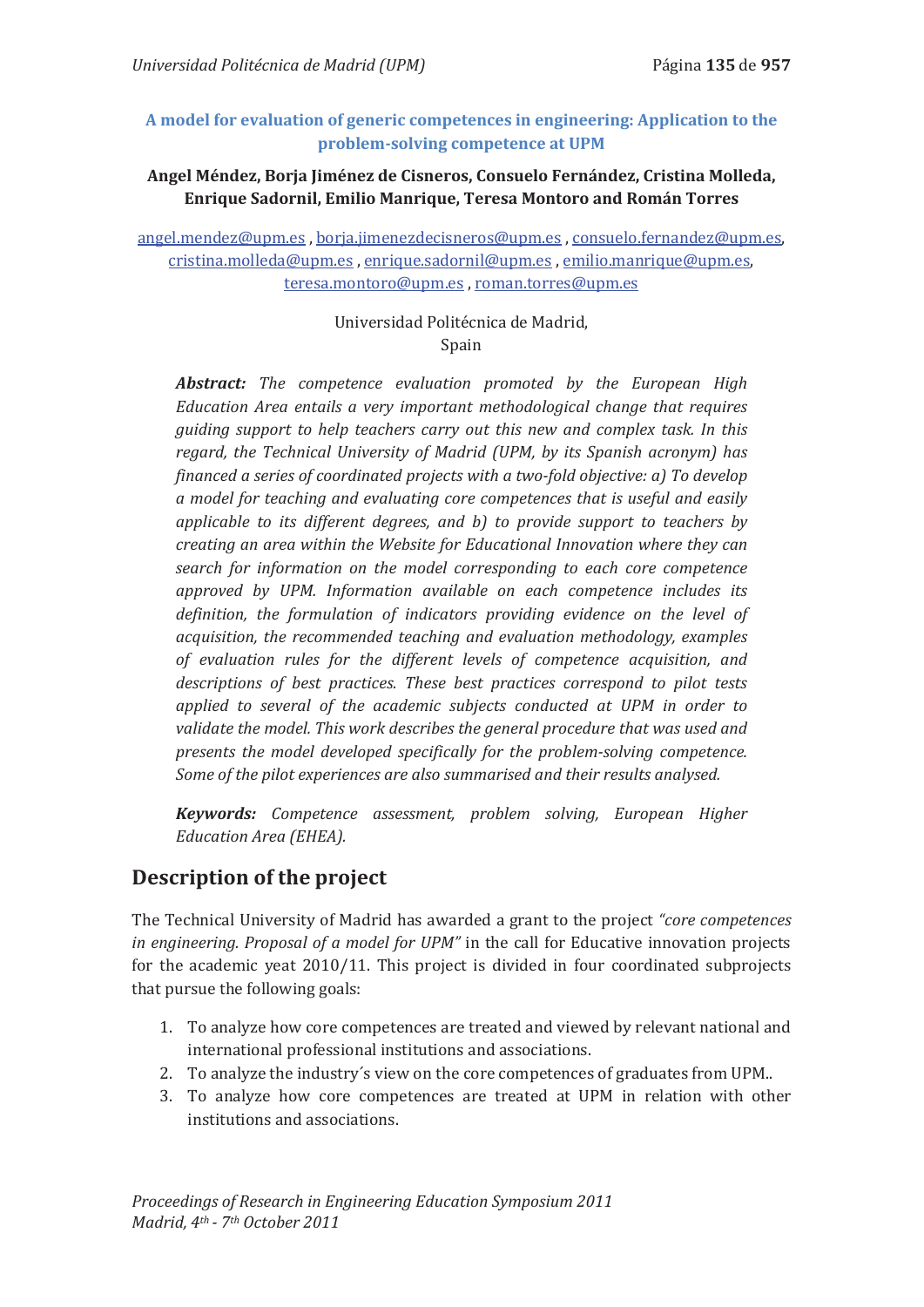- 4. To propose a generic model for the evaluation of core competences that may have application in the different fields of UPM.
- 5. To elaborate with the assistance of a specialized consultancy firm a tool for measuring the core competences of students.
- 6. To carry out pilot studies of the competence assessment model for each core competence in different university degrees and different educational levels.
- 7. To develop an Internet portal to help teachers in teaching and assesment of core competences.

The development of the Project is structured in five levels which objectives are related to the general goals of the Project (see Figure 1). Each one of these levels is divided into different tasks.



**Figure 1: Project structure** 

*Level 1: Analysis of the treatment of core competences* 

In this level the following tasks have been carried out:

- $\triangleright$  State of the art of the competence evaluation. Analysis of the methods applied by academic institutions and international professional associations.
- $\triangleright$  Analysis of the industry viewpoint on core competences of UPM graduates.
- ¾ Analysis of the management of competences in the different centres of UPM.
- $\triangleright$  Elaboration of a summary with information and recommendations about the teaching and assessment of core competences at the UPM.

As a result of these tasks a report has been written where the different competence evaluation strategies and the models developed by prestigious institutions are summarized. At the same time, this information has been compared to the results obtained from the analysis of the situation at UPM. This has allow us define the guidelines to follow in the next level of learning and evaluation of competences.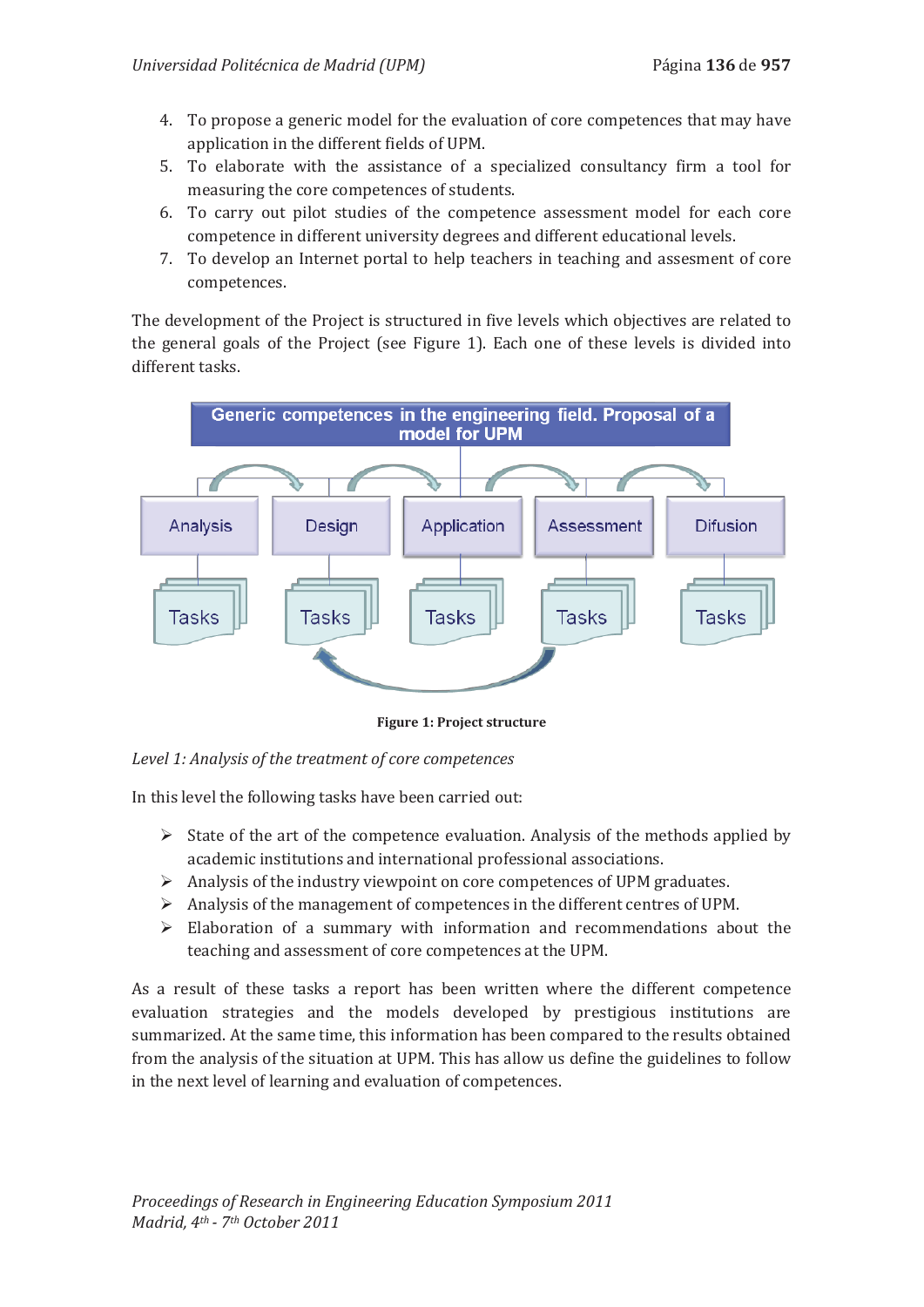### *Level 2: Design of the core competences learning and evaluation model*

The purpose of this level is to design a model for learning and evaluating core competences using the information obtained at the previous level. This model must be able to have an application on the different fields of UPM. The following tasks have been planned:

- $\checkmark$  To structure and prioritize the competence map for the graduate and postgraduate levels.
- $\checkmark$  To define the level of acquisition and control of competences.
- $\checkmark$  To define the learning and assessment methodology.
- $\checkmark$  To design a competence assesment system.

As a result of this work, the main characteristics of a test for the evaluation of core competences of students have been designed. Also the Internet portal of the UPM about core competences has been launched with relevant and useful information for teachers to help them to teach and evaluate core competences, that can be very useful to teachers that can apply the core competences assessment in their classes.

#### *Level 3: Validation of the core competences learning and evaluation model*

Various pilot studies have been launched in different colleges in order to validate the model for the following competences: oral and written communication, teamwork, leadership, problem-solving, creativity, analysis and synthesis, use of the Information and Communication Technologies (ICT) and organization and planning skills. Some of the programmed tasks are:

- $\checkmark$  To select subjects to apply the model. Taking into account that there are different levels based on the degree –for instance graduate and undergraduate levels.
- $\checkmark$  To define the levels of acquisition of the competence for three selected competences.

### *Level 4: Revision and feedback of the model depending on the results*

The purpose of this level is to share the experiences carried out by the different working groups to enrich the model and improve its applicability in different contexts and fields of knowledge. The main tasks at this level are:

- $\checkmark$  Implementation of an interdisciplinary workshop to present the results of the pilot studies.
- $\checkmark$  Elaboration of a best-practice report.

The result of the work at this level will be the precise definition of the structure and contents that will be incorporated to the UPM Internet portal of core-competence assessment. This information will be the basis of all the UPM for teaching and assesment core competences.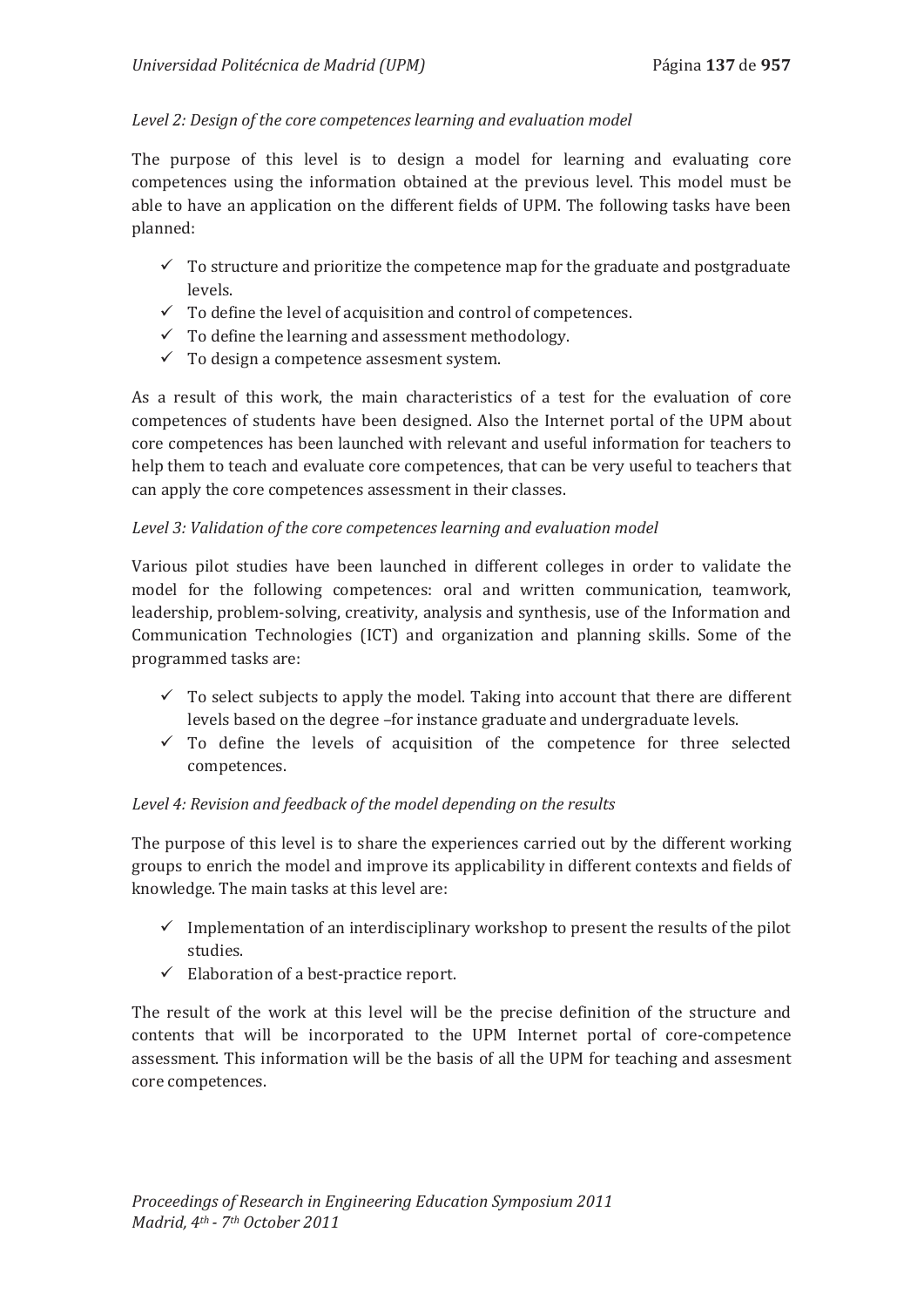### Level 5: Development of contents and diffusion from Educational Innovation Portal

Once the model is improved by the previous experiences, the contents will be transferred to the Internet portal and a strategy to disseminate the contents of the portal and all the know-how acquired to the university community will be designed. A final report of the project will be prepared.

To organize the work developed by the different groups forming this Project, a group responsible of the coordination for the task is designated. Monthly reunions of the persons responsible for the different groups have taken place coordinated by the Vice Chancellor of Educative Innovation.

### **Competence in problem-solving**

Among the different tasks of the project, our group has been responsible for working out problem-solving competence. A problem is defined as a situation in which an individual wants to do something, but do not know how to achieve their goal [1], or a situation in which an individual acts with the purpose to achieve a goal using a particular strategy [2]. Also, a problem is a situation, quantitative or not, that requires a solution which the individuals involved do not know obvious ways to find [3].

Problems are situations that require individuals to respond with new behaviours. This activity is closely related to various skills such as analysis, synthesis, critical thinking, planning or creativity. Solving a problem involves tasks that require reasoning processes more or less complex and not simply a routine, associational task (as in exercise-solving).

The aim of our work is to promote among students the right mental attitude that stimulates their ability to learn, understand and apply knowledge in an autonomous way. The development of this competence requires an active approach by the students – "you learn to solve problems by solving problems". These problems must be appropriate to the level of the studies (but not mere exercises), the wording must motivate, not be direct and promote the development of concepts. In this regard, one must consider to select practical problems, meaningful and contextualized in the current reality of students and their future career. Learning should deal with the results and analysis but above all with resolution procedure. The process can be enriched by the diverse contributions involved by teamwork.

Among the various strategies for teaching problem-solving skills we have chosen the procedure originally proposed by Polya [4]. The reason is that it is a very general strategy that can be easily adapted to the usual problems of every field of knowledge. This strategy is structured in four steps:

- 1. Comprehension of the problem: Read carefully the problem and represent it in different ways. Detect both the significant data and the unknowns.
- 2. Planning the solving process: The most difficult phase. It is necessary to discover relationships between data and unknowns, and establish a plan for resolution. Practising, i.e., solving many problems, provides resources to tackle it successfully.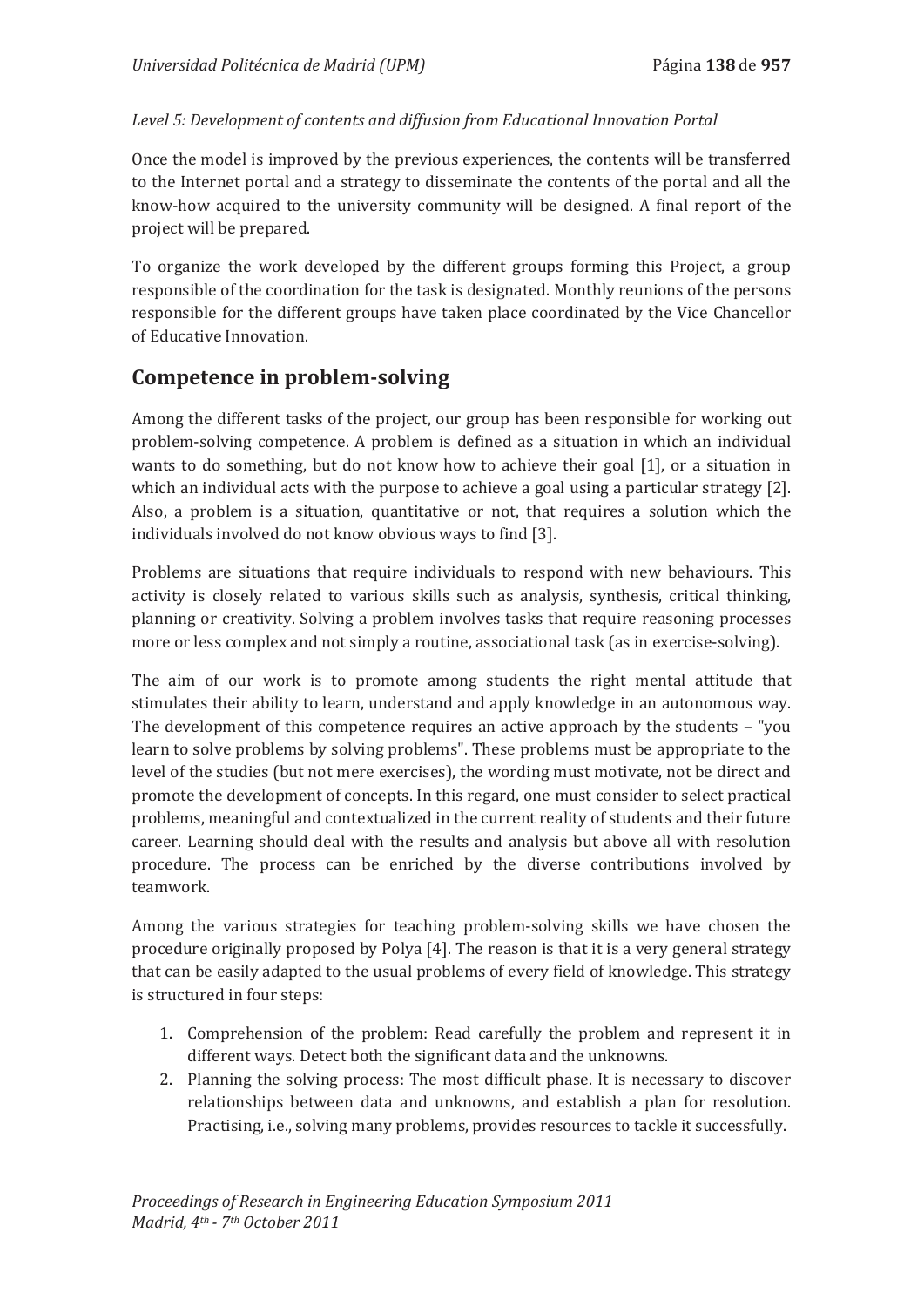- 3. Implementation of the plan: If the problem-solving plan is well conceived, its implementation is usually relatively easy. However, it is common that changes has to be made during its implementation.
- 4. Assessment of both the solution and the procedure. This step is essential to improve learning in solving problems. You should critically examine and evaluate the results obtained as well as the procedure used. It is important that the details do not prevent short-term general ideas that have been consolidated.

The method must be first explained in class. The teacher has to provide the students a summary form including questions, suggestions and techniques that can help them in each of the four steps. Then, several problems are solved in class to exercise the procedure. At this point it is important to promote a participatory attitude among the students in order to facilitate their involvement in the problems, detect blockages and stimulate an appropriate attitude regarding problem-solving.

As part of the assessment procedures to measure the progress in problem-solving skills, students will be consulted on their perceptions of the usefulness of the method. The entries should evaluate the whole process, not just the result.

# **Problem-solving procedure**

In accordance with the four rules procedure proposed by Polya we have developed a set of generic rules to guide the students on what aspects they should considered when solving a problem and in which order they must consider them. First of all we have elaborate a very generic procedure based on all the rules relevant to solve problems. This procedure should be able to be used with any problem, regardless of its approach or complexity. To be able to accomplish the problem completely the students must be able to take into account the following aspects:

- Recognize the problems within the whole situation and can express it in a clear and precise way.
- Decide to deal with the problem and are willing to try hard to solve it.
- Pick up, describe and organize all the information relevant for the problem.
- Figure out different ways to tackle the problem, study, in a preliminary way, the success probability of each one based on the principles and methods required by each alternative.
- Compare their information sources and can deal with data rigorously.
- Study several alternatives in a rigorous and justified way. Analyse the success probabilities and the advantages and disadvantages of each alternative.
- Choose the best alternative and apply it to solve the problem.
- Analyse the solution achieved, noticing if it is coherent with the conditions of the problem.
- $\bullet$  Participate actively in the work group, particularly in the decision-making phase.
- Communicate the solution in a clear, practical and efficient way.
- Transfer what he has learned from the problem to real situations.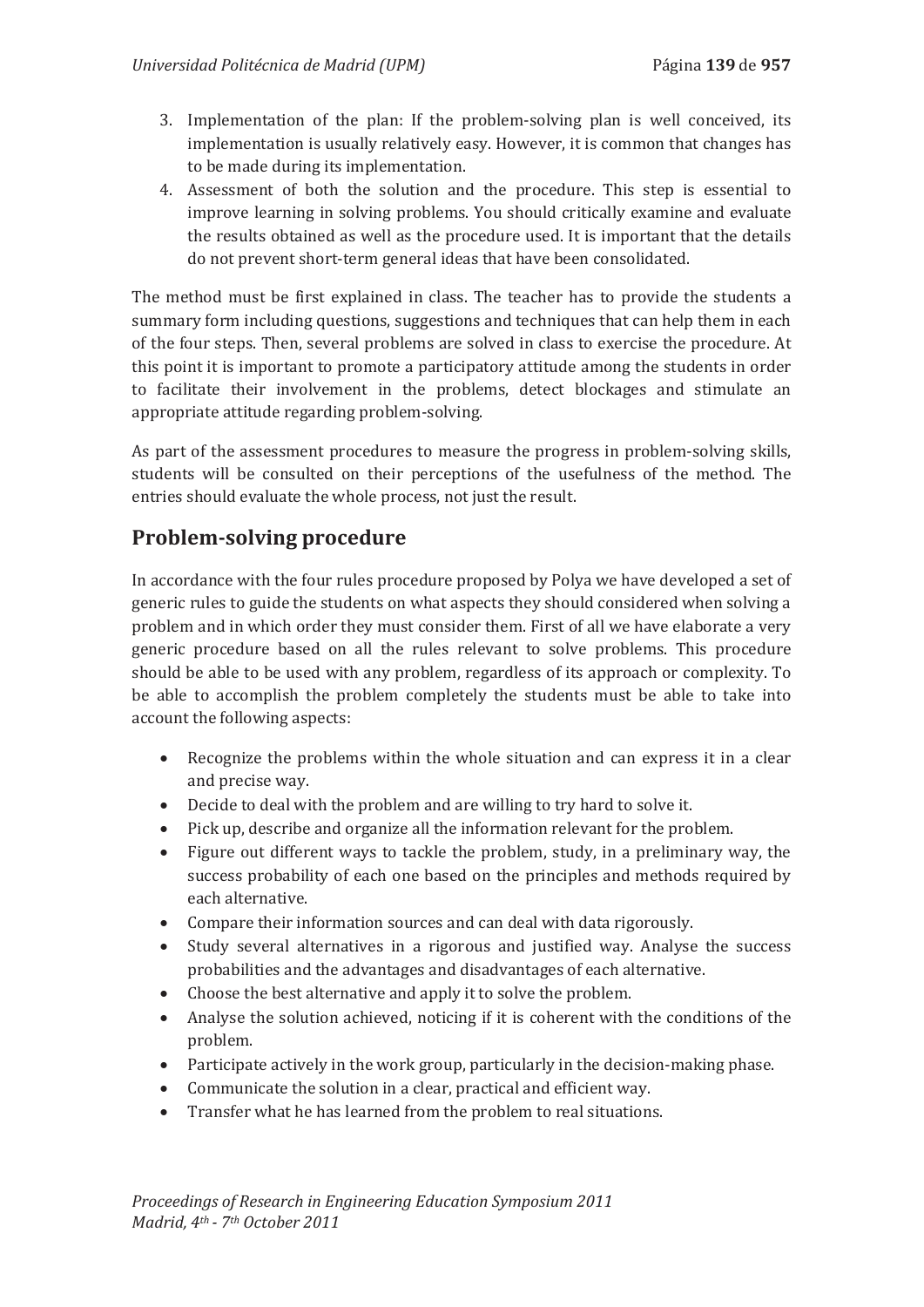Each one of these aspects can be evaluated from 0 to 4 points (from E to A) applying the following criteria:

- $\bullet$  0 (E), unacceptable. The students has not taken into account the aspect considered.
- $\bullet$  1 (D), poor. The student has taken into account the aspect but in a erroneous way.
- $\bullet$  2 (C), fair. It is the minimum to be required from the student. He/She approaches the considered aspect correctly but does it in a disorganized way so much so that it may not be helpful to solve the problem.
- 3 (B), good. The student deals with the aspect in a correct and organized way, it clearly helps them to solve the problem.
- $\bullet$  4 (A), excellent. The student also justifies the work done and the alternatives they have chosen.

These rules are designed to be applied in problem solving but they are very generic. It is clear that there are hundreds of different kinds of problem, so applying the same rules to all of them it is not a good way to deal with the problem-solving competence. Sometimes this rules can be too vague, too wide, too difficult to evaluate with a 5-point scale, etc. To deal with this situation we have restricted ourselves to the sort of problem that usually appears in the engineering studies. This includes, however, a wide variety of problems depending on the subject and the year of the studies. While during the first year the problems usually are mere exercises where the students usually have to apply a quite direct method to solve them and often they only have one way to solve it, in the top courses of a university degree the problems are much more difficult, very near to life cases, where the statment of the problem is complex, and the solution can be approached in several ways, some of them much more efficient than the others. Thus, we have divided the problem-solving competence in four levels, each one with his proper procedure and with different rules -always based on the above described rules.

At this stage of the project we have limited to the level-1 rules. We have also designed a pilot study of the use of the students of this rules.

### **3.1 First level problem solving procedure.**

The first-level problem-solving rules are designed to be applied mainly to the first and second semesters of engineering studies. It deals with problems, more complex than a mere exercise where the wording includes more information than the strictly needed, the development of the problem is long and the students have to choose between two or more ways to solve the problem (usually one correct and the other not).

In the following table you can find the rules used to the assessment of the problem solving competence. It is clearly shorter than the initial one and the evaluation steps have also been reduced.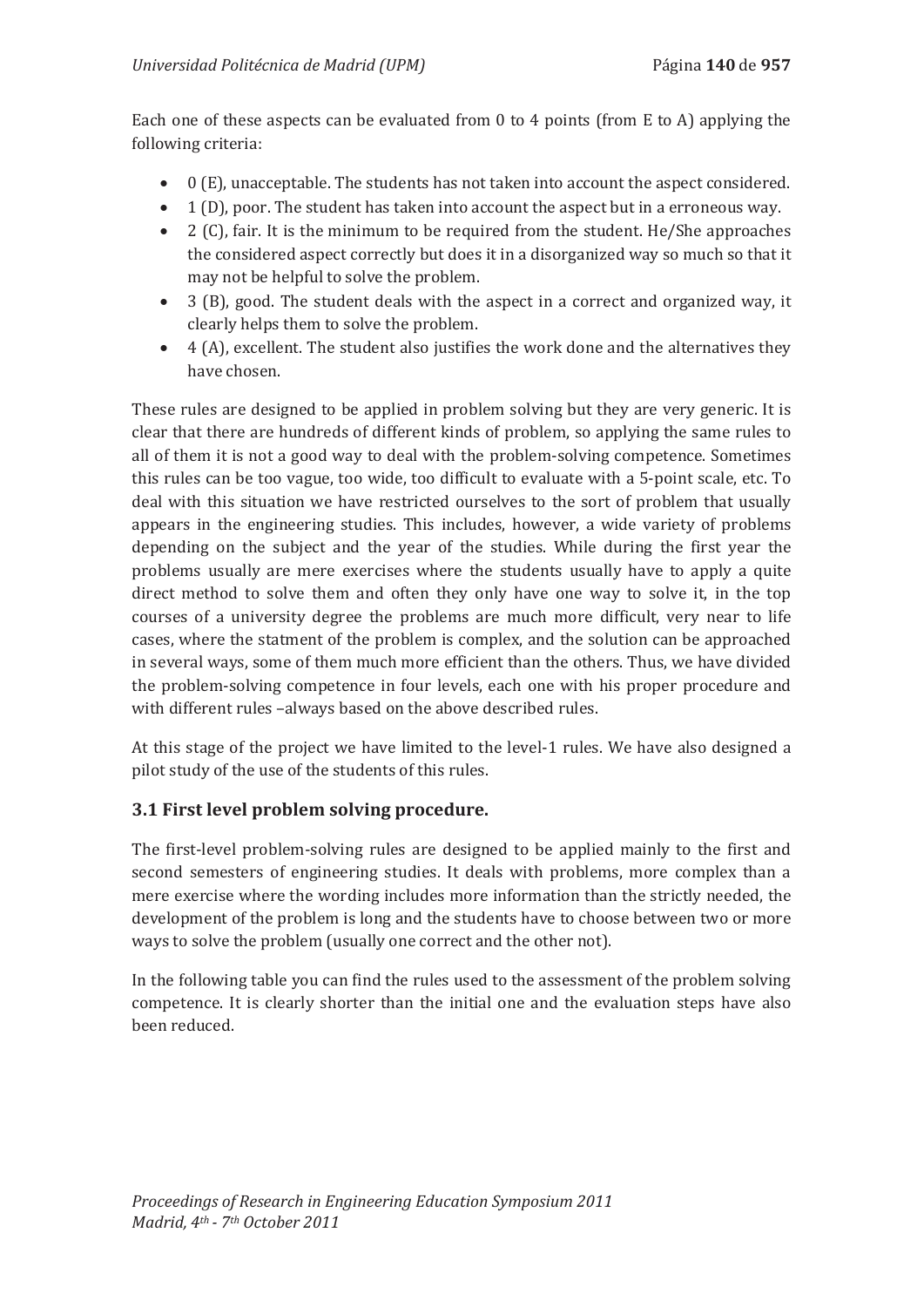| Criteria                               | <b>Unsatisfactory (D)</b>                                                                                                                         | Acceptable (C)                                                                                                                                          | Advanced (B)                                                                                                      | Excelent (A)                                                                                                                                                                                     |
|----------------------------------------|---------------------------------------------------------------------------------------------------------------------------------------------------|---------------------------------------------------------------------------------------------------------------------------------------------------------|-------------------------------------------------------------------------------------------------------------------|--------------------------------------------------------------------------------------------------------------------------------------------------------------------------------------------------|
| Comprehen-<br>sion                     | The information<br>obtained is clearly<br>not enough and/or<br>irrelevant.                                                                        | The relevant<br>information -data.<br>variables, conditions<br>needed is<br>identified but in a in<br>a disorganized or<br>unproper way.                | The relevant<br>information of the<br>problem is<br>identified properly.                                          | The student also<br>justifies the need for<br>and utility of the<br>information.                                                                                                                 |
| <b>Application</b><br>of the<br>method | The method has not<br>been applied or its<br>application is not<br>correct.                                                                       | The method has<br>been properly ap-<br>plied but in a disor-<br>ganized way and<br>without explana-<br>tions.                                           | The method has<br>been applied sys-<br>tematically but it<br>does not have ex-<br>planations.                     | All the steps have<br>been explained.                                                                                                                                                            |
| <b>lustification</b><br>and clarity    | There are few -or<br>even no-explana-<br>tions that make the<br>reading and under-<br>standing of the res-<br>olution of the prob-<br>lem easier. | There are some ex-<br>planations but they<br>are not well organ-<br>ized and have little<br>mistakes.                                                   | All the explanations<br>needed are in-<br>cluded in a organ-<br>ized way.                                         | The explanations<br>are also expressed<br>in a clear and rigor-<br>ous way. The solu-<br>tion is highlighted.                                                                                    |
| <b>Results</b>                         | The results are not<br>present, are not<br>correct or are<br>incomplete.                                                                          | The results are<br>correct and<br>complete with<br>unimportant<br>mistakes (numerical<br>or notation).                                                  | The results are<br>correct and<br>complete. They are<br>properly expressed<br>(adequate notation<br>and unities). | The results are also<br>expressed clearly<br>and rigurously.                                                                                                                                     |
| <b>Efficiency</b>                      | The possible<br>alternatives are not<br>present and the<br>procedure chosen is<br>a bad one.                                                      | There are more than<br>one alternative but<br>the chosen one is<br>not the best.                                                                        | The alternative<br>chosen is the best<br>one                                                                      | All the alternatives<br>are presented and<br>reasoned out. The<br>choice is justified.                                                                                                           |
| <b>Critical</b><br><b>Analysis</b>     | Neither the results<br>nor the procedure<br>are checked.                                                                                          | The results are<br>checked and they<br>are coherent with<br>the conditions of the and the procedure<br>problem but the<br>procedure is not<br>analysed. | Either the results<br>are checked.                                                                                | The solution is<br>checked and<br>verified. Its<br>application is<br>extended to other<br>contexts and<br>generalized. The<br>procedure is<br>analysed and some<br>improvements are<br>proposed. |

# **Pilot study**

Once we have designed what we think it is a good problem-solving procedure the next step is to make the students use it and evaluate the suitaqbility of the method. To this aim we have prepared a group of pilot studies. In these studies the procedure will be explained in detail to the students and the teacher will solve some problems using the rules to show the students their advantages. Once the students have become familiar with the rules the teacher will propose a problem to be solved applying the problem solving rules. This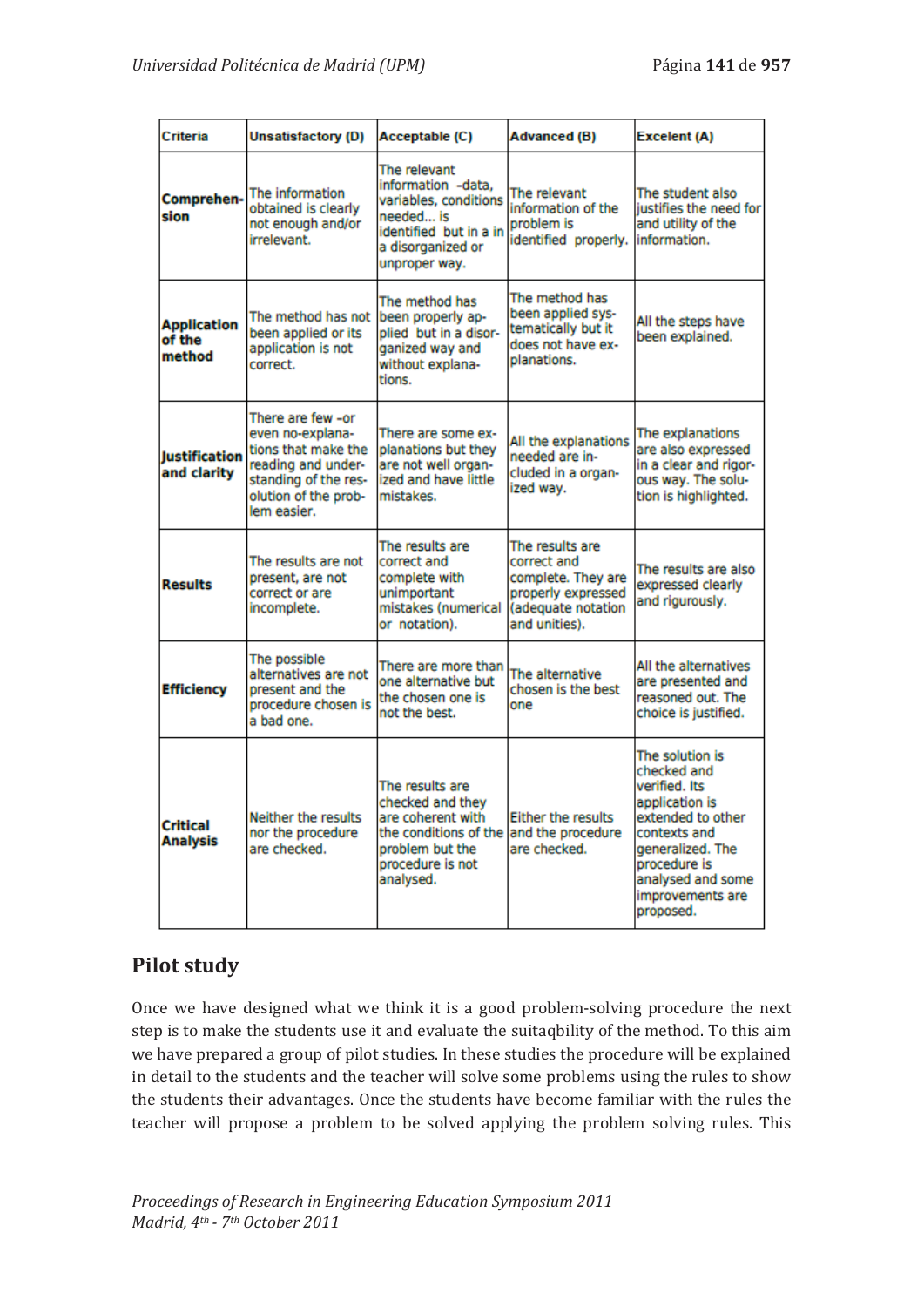problem will be evaluated both, by the student and by the teacher in order to obtain the degree of comprehension of the rules. Finally the teacher will conduct a survey among the studentsto know how comfortable do they feel with the procedure and whether they think this way of solving a problem is better.

At this stage of the project we have designed the pilot studies but we have not applied it yet. We plan to conduct the pilot study in the following subjects:

- Physics, Mathematics, Statistics, second semester of the Degree in Environmental Engineering.
- Electronics, second semester of the Degree in Forestry Engineering.
- Chemistry, first semester of the Degree in Environmental Engineering.
- Mechanisms, fourth semester of the Degree in Aerospace Engineering.
- Mechanic, third semester of the Degree in Aerospace Engineering.

The study will be finished at the end of the next academic year. However, this summer we will have some preliminary results of the studies carried out in the subjects of Physics and Mechanism. These preliminary results will be explained in an oral communication at the "Edulearn" meeting.

# **Conclusion**

The UPM is making a great effort to develop and evaluate the core competences of its students. In this paper we have shown the methodology that is being used to achieve this goal. We have focused in the problem-solving competence. We have shown the assessment rules we have developed and how we have adapted them to the first years of the engineering studies. Finally we have proposed some pilot studies that will be carried out within the next months.

# **References**

- [1] Newell A., Simon H. A.: "Human problem-solving". Englewood Cliffs, NJ: Prentice-Hall (1972).
- [2] Chi, M.T.H., Glaser R., and Rees E: "Expertise in problem-solving" in "Advances in psychology of human intelligence", Chap. 1. Hillsdale, NJ: Erlbaum (1982).
- [3] Krulik S., Rudnick J.A., "Problem solving: A handbook for teachers" Boston MA: Allyn and Bacon (1987).
- [4] Pólya G., "How to solve it: A new aspect of mathematical method". Princeton NJ: Princeton University Press (1988).

# **Copyright Statement**

Copyright © 2011 Angel Méndez, Borja Jiménez de Cisneros, Consuelo Fernández, Cristina Molleda, Enrique Sadornil, Emilio Manrique, Teresa Montoro, and Román Torres assign to the REES organizers and educational non-profit institutions a non-exclusive license to use